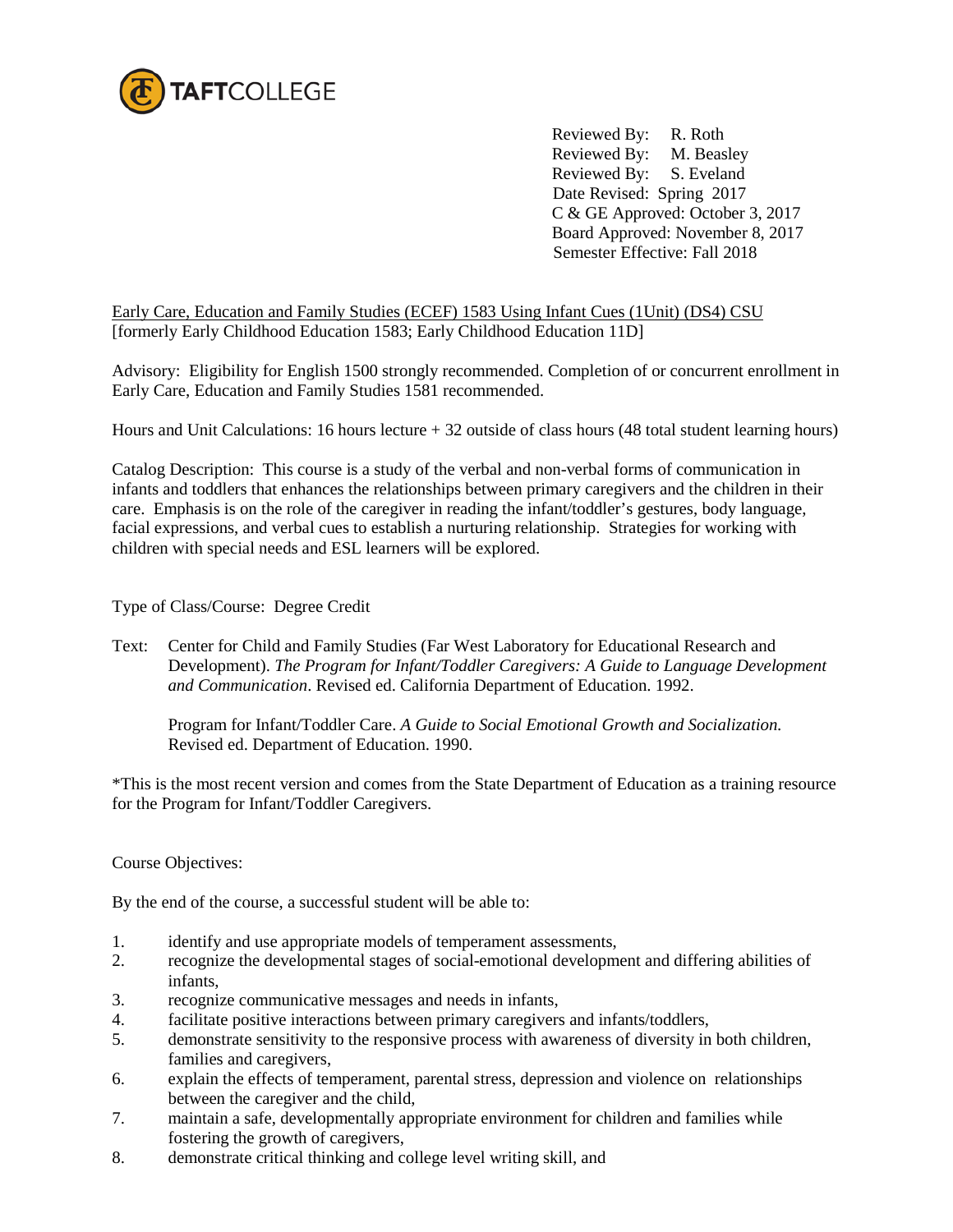

9. cite vocational opportunities in early care and education.

Course Scope and Content:

- Unit I The Young Infant
	- A. Emergence of communication: earliest signs
	- B. Perceptual abilities and communicative messages
	- C. Developmental milestones
	- D. Warning signs
	- E. Caregiver's practices
- Unit II The Mobile Infant
	- A. Emergence of communication: give and take between adult and child
	- B. Suggestions to support language development at various developmental levels
	- C. Developmental milestones
	- D. Warning signs
	- E. Caregiver's practices
- Unit III The Older Infant
	- A. Emergence of communication: words, grammar, and first conversations
	- B. Stages of language communication
	- C. Encouraging language and communication
	- D. Warning signs
	- E. Caregiver's talk and practices
- Unit IV The Bilingual Child Care Setting
	- A. Caring for infants in a bilingual childcare setting
	- B. Importance of the child's home language
	- C. Challenge of diversity
	- D. Caregiver's practices
- Unit V Communication in a Culturally Diverse Setting
	- A. Culture, communication and the care of infants/toddlers
	- B. Cultural differences in adult-infant communication
	- C. Care and communication outside the home culture
	- D. Warning signs
	- E. Caregiver's practices
- Unit VI The Developing Self
	- A. Temperaments of infants and toddlers
	- B. Emotional development in infants and toddlers
	- C. Caregiver's role in the child's development of self
	- D. Parental stress and depression
	- E. Inconsolable child
	- F. Self-esteem do's and don'ts
- Unit VII The Development of Social Skills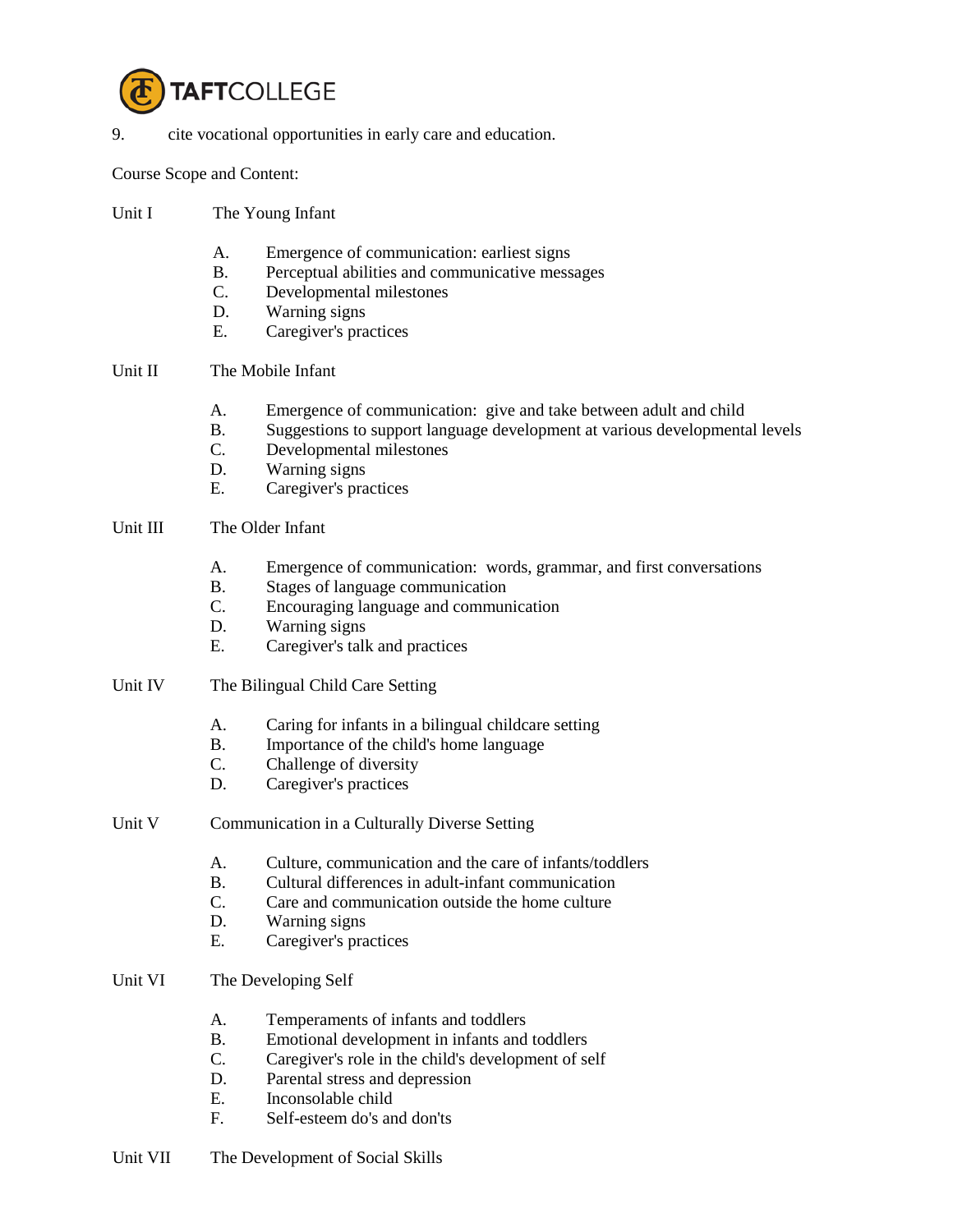

- A. Creating nurturing relationships with infants and toddlers
- B. Responsive process
- C. Adaptation and age
- D. Getting in tune
- E. Self-esteem, security and social competence
- F. Over stimulating babies, focus on special needs
- G. Fostering toddler relationships
- H. Understanding gestures and fears

## Unit VIII Guidance

- A. Socialization, guidance and discipline with infants and toddlers
- B. Roots of socialization and techniques
- C. Physical punishment and violence
- D. Dealing with aggressive behavior
- E. Considering the quality of care
- F. Caregiver's practices guiding acceptable behavior
- Unit IX Appropriate and Inappropriate Practices
	- A. Using appropriate practices when working with infants and toddlers
	- B. Identifying inappropriate practices when working with infants and toddlers
	- C. Using the Developmentally Appropriate Practice handbook as a guide to providing quality care

Learning Activities Required Outside of Class:

The students in this class will spend a minimum of 2 hours per week outside of the regular class time doing the following:

- 1. Studying
- 2. Answering questions
- 3. Completing required reading
- 4. Completing written work

## Methods of Instruction:

- 1. Films
- 2. Workshops
- 3. Visiting specialists
- 4. Class presentations
- 5. Reading and evaluations

Methods of Evaluation:

- 1. Written assignments, including:
	- a. journal entries
	- b. self assessment inventory
	- c. essay or other substantial paper
- 2. Skill demonstrations, including:
	- a. presentations